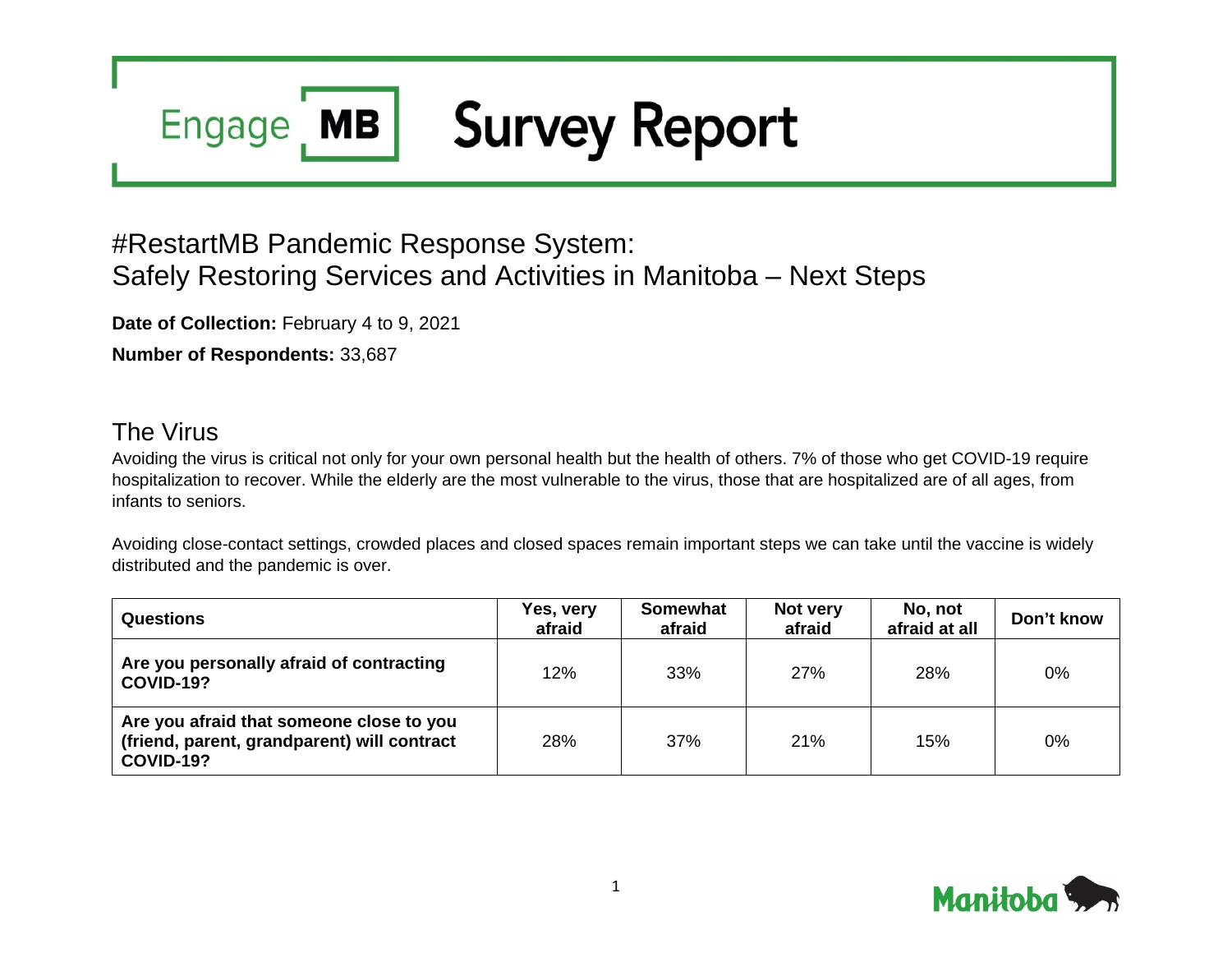#### **Which of the following statements best reflects your perspective on the COVID-19 vaccines?**

| I have already received immunization against COVID-19.       | 3%   |
|--------------------------------------------------------------|------|
| I will sign up for vaccination as soon as I am eligible.     | 53%  |
| I will get the vaccine, but I'm not in a rush to sign-up.    | 17%  |
| I'm not sure if I will get the vaccine when it is available. | 15%  |
| I will not get vaccinated against COVID-19.                  | 12%  |
| <b>Total</b>                                                 | 100% |

Manitoba first received the COVID-19 vaccine in mid-December 2020 and plans to immunize priority populations first. This includes health care workers, seniors in long-term care facilities, adults aged 80 or older and adults at risk living in remote or isolated Indigenous communities.

**To what extent do you approve or disapprove of the provincial government's current approach to providing the COVID-19 vaccine?**

| Strongly approve    | 40%  |
|---------------------|------|
| Somewhat approve    | 43%  |
| Somewhat disapprove | 11%  |
| Strongly disapprove | 6%   |
| <b>Total</b>        | 100% |

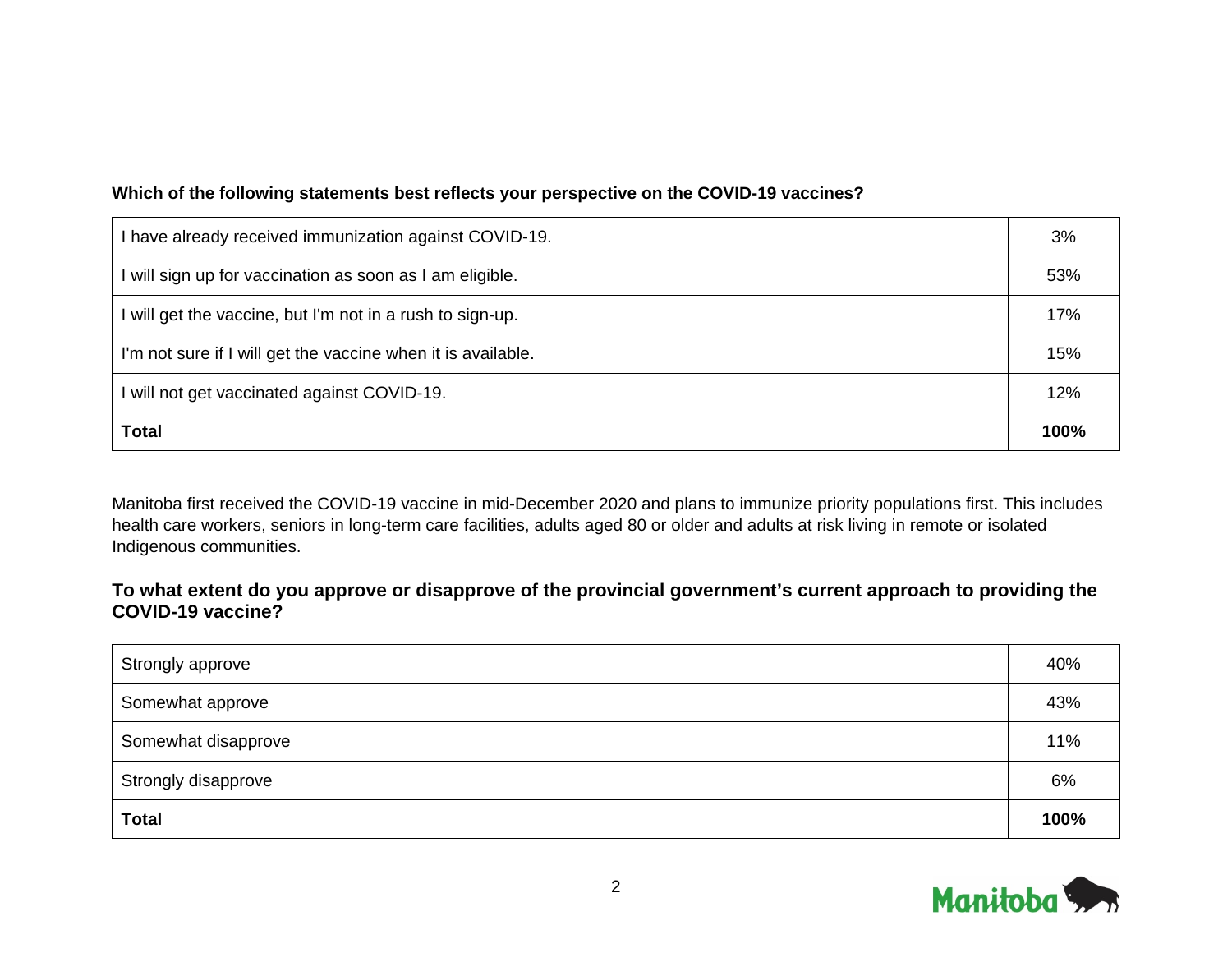# COVID Perceptions and Attitudes

**Given the current state of the pandemic situation in Manitoba, how comfortable would you feel doing each of the following activities?**

|                                                            | Not at all<br>comfortable | Not very<br>comfortable | <b>Somewhat</b><br>comfortable | <b>Very</b><br>comfortable | <b>Not</b><br><b>Applicable</b> |
|------------------------------------------------------------|---------------------------|-------------------------|--------------------------------|----------------------------|---------------------------------|
| Going to work / the office                                 | 6%                        | 9%                      | 19%                            | 53%                        | 13%                             |
| Going to restaurants                                       | 19%                       | 15%                     | 26%                            | 39%                        | $0\%$                           |
| Going to the movie theatre                                 | 33%                       | 19%                     | 19%                            | 24%                        | 6%                              |
| Taking public transit                                      | 34%                       | 21%                     | 13%                            | 15%                        | 17%                             |
| Going to bars, night clubs and pubs                        | 50%                       | 14%                     | 10%                            | 13%                        | 13%                             |
| Shopping at a stand-alone store                            | 2%                        | 5%                      | 30%                            | 63%                        | $0\%$                           |
| Sending children to schools and day cares                  | 5%                        | 8%                      | 24%                            | 44%                        | 18%                             |
| Going to the gym / yoga centre                             | 21%                       | 12%                     | 19%                            | 38%                        | 10%                             |
| Going to the dentist / chiropractor / massage<br>therapist | 3%                        | 6%                      | 24%                            | 67%                        | 1%                              |
| Shopping at a mall                                         | 11%                       | 16%                     | 32%                            | 41%                        | 1%                              |
| Attending religious services / funerals / Pow<br>Wows      | 21%                       | 15%                     | 19%                            | 35%                        | 11%                             |
| Travelling outside of Manitoba                             | 35%                       | 18%                     | 18%                            | 27%                        | 2%                              |

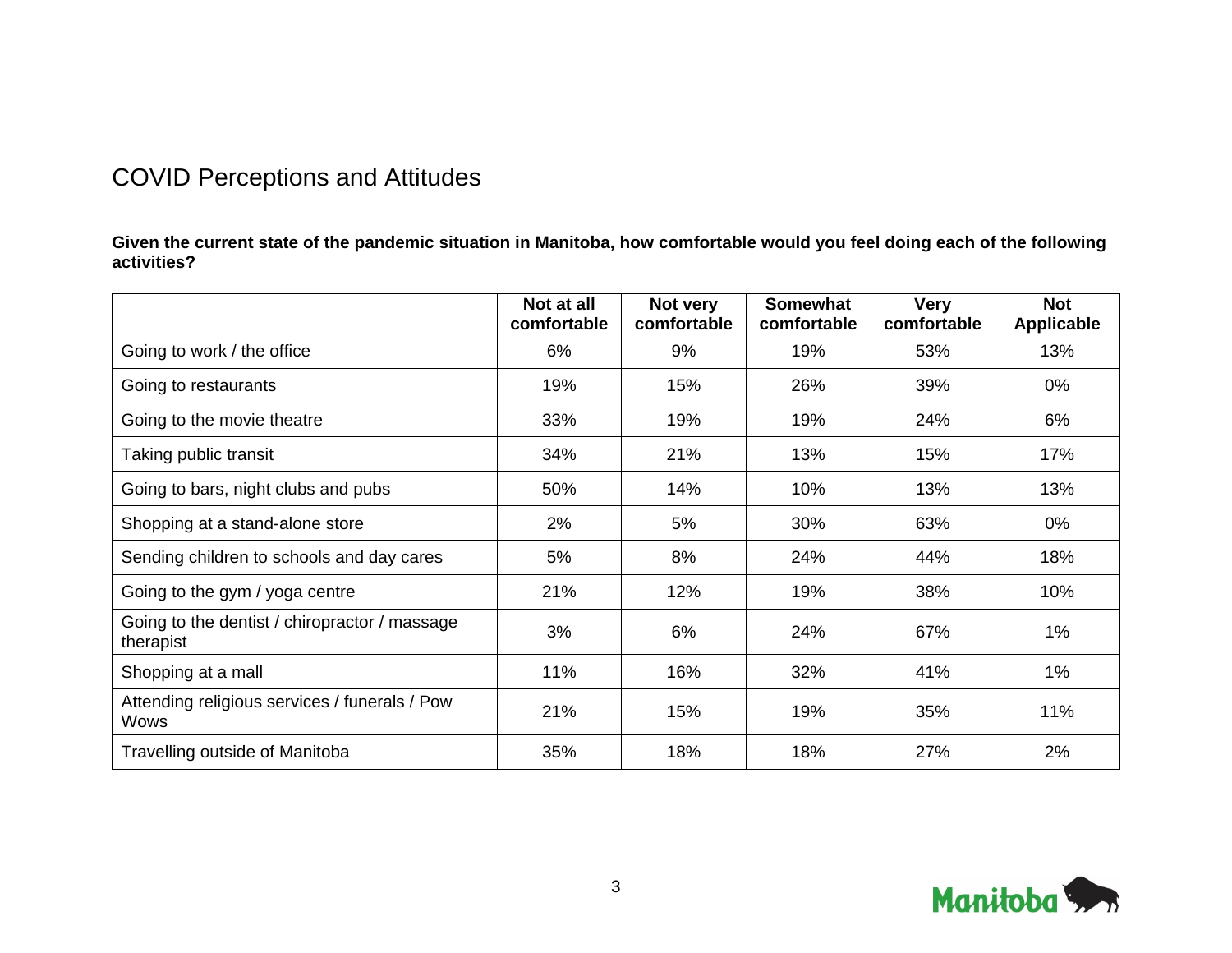|  |  |  | Prior to the pandemic, about how often did you take part in each of the following activities? |  |
|--|--|--|-----------------------------------------------------------------------------------------------|--|
|--|--|--|-----------------------------------------------------------------------------------------------|--|

|                                                                    | <b>Often</b> | <b>Sometimes</b> | <b>Seldom</b> | <b>Never</b> |
|--------------------------------------------------------------------|--------------|------------------|---------------|--------------|
| Go to restaurants                                                  | 52%          | 39%              | 8%            | $0\%$        |
| Go to the movie theatre                                            | 14%          | 36%              | 38%           | 11%          |
| Take public transit                                                | 8%           | 8%               | 24%           | 61%          |
| Go to bars, night clubs and pubs                                   | 8%           | 23%              | 35%           | 34%          |
| Shop at a stand-alone store                                        | 63%          | 32%              | 4%            | $1\%$        |
| Shop at a mall                                                     | 45%          | 43%              | 11%           | $1\%$        |
| Go to the gym / yoga centre                                        | 36%          | 19%              | 18%           | 27%          |
| Go to the dentist / chiropractor / massage therapist               | 38%          | 49%              | 12%           | $1\%$        |
| Attend a religious service / cultural gathering                    | 33%          | 14%              | 23%           | 30%          |
| Travel outside of Manitoba for pleasure (non-essential<br>reasons) | 32%          | 45%              | 19%           | 4%           |

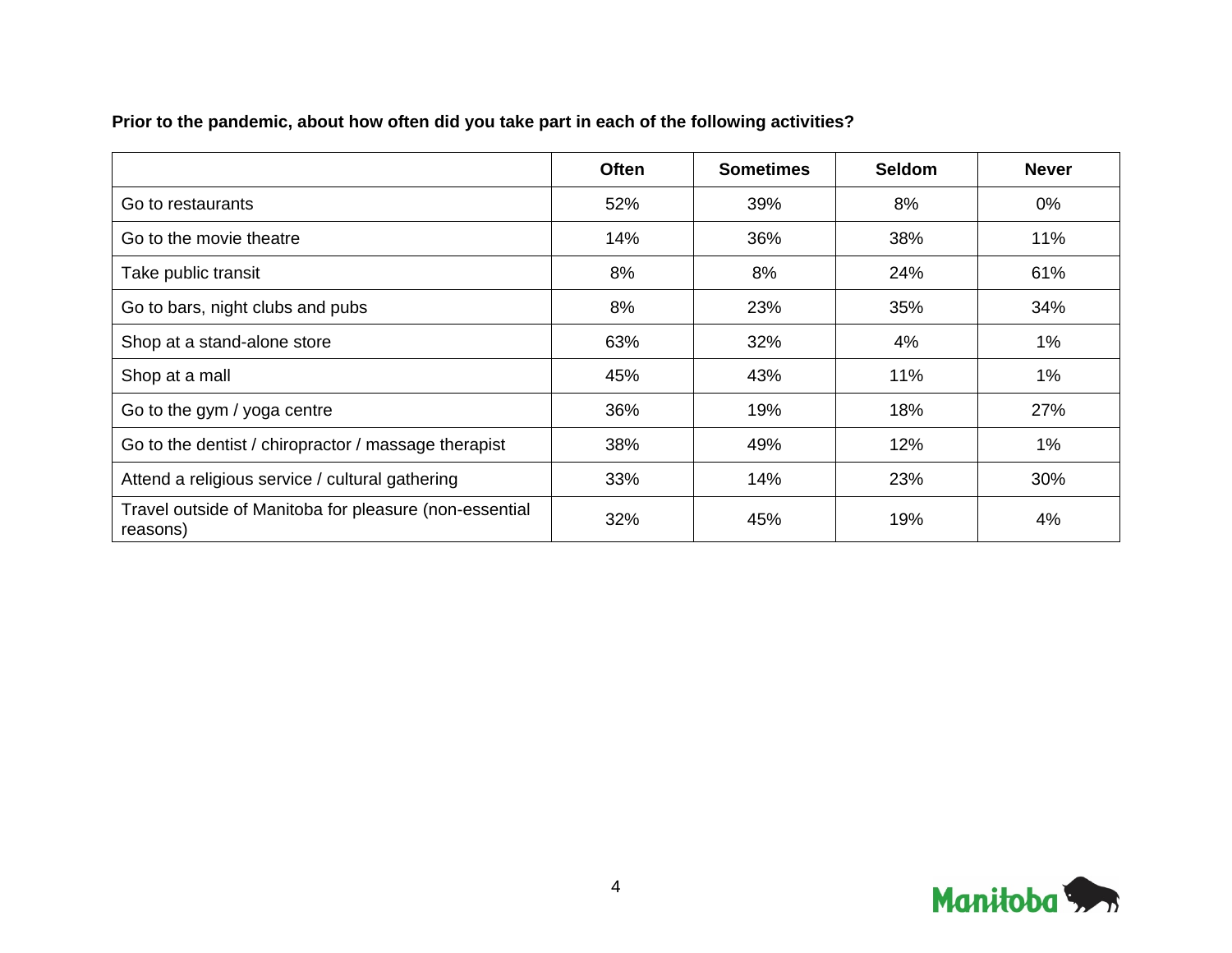| <b>Activity</b>                                                                              | <b>Very likely</b> | Likely | <b>Unlikely</b> | <b>Very Unlikely</b> |  |  |
|----------------------------------------------------------------------------------------------|--------------------|--------|-----------------|----------------------|--|--|
| Retail, food service or licensed premise                                                     |                    |        |                 |                      |  |  |
| Restaurant (dine-in)                                                                         | 48%                | 23%    | 15%             | 14%                  |  |  |
| Bar, night club or pub                                                                       | 9%                 | 12%    | 23%             | 55%                  |  |  |
| Stand-alone store                                                                            | 58%                | 35%    | 5%              | 2%                   |  |  |
| Shopping mall                                                                                | 45%                | 34%    | 15%             | 6%                   |  |  |
| Health, therapeutic or personal services business                                            |                    |        |                 |                      |  |  |
| Hair salon or barber                                                                         | 66%                | 22%    | 7%              | 5%                   |  |  |
| Health care professional such as a dentist, chiropractor<br>or massage therapist             | 62%                | 28%    | 7%              | 2%                   |  |  |
| Personal services business such as a nail salon, tattoo<br>studio or esthetician             | 27%                | 19%    | 22%             | 31%                  |  |  |
| Therapeutic health practitioner such as a reiki<br>practitioner, pedorthist or reflexologist | 11%                | 11%    | 33%             | 45%                  |  |  |
| Recreational, sports, arts or cultural facility                                              |                    |        |                 |                      |  |  |
| Organized sports and recreation (outdoor)                                                    | 26%                | 20%    | 27%             | 27%                  |  |  |
| Organized sports and recreation (indoor)                                                     | 28%                | 17%    | 24%             | 31%                  |  |  |
| Gym, yoga or fitness facility                                                                | 30%                | 17%    | 22%             | 31%                  |  |  |
| Casino or bingo hall                                                                         | 4%                 | 6%     | 20%             | 70%                  |  |  |
| Movie theatre or concert hall                                                                | 11%                | 22%    | 27%             | 40%                  |  |  |
| Library, museum or gallery                                                                   | 15%                | 24%    | 29%             | 32%                  |  |  |

# **How likely are you or someone in your household to take part in the following activities in the next three months?**

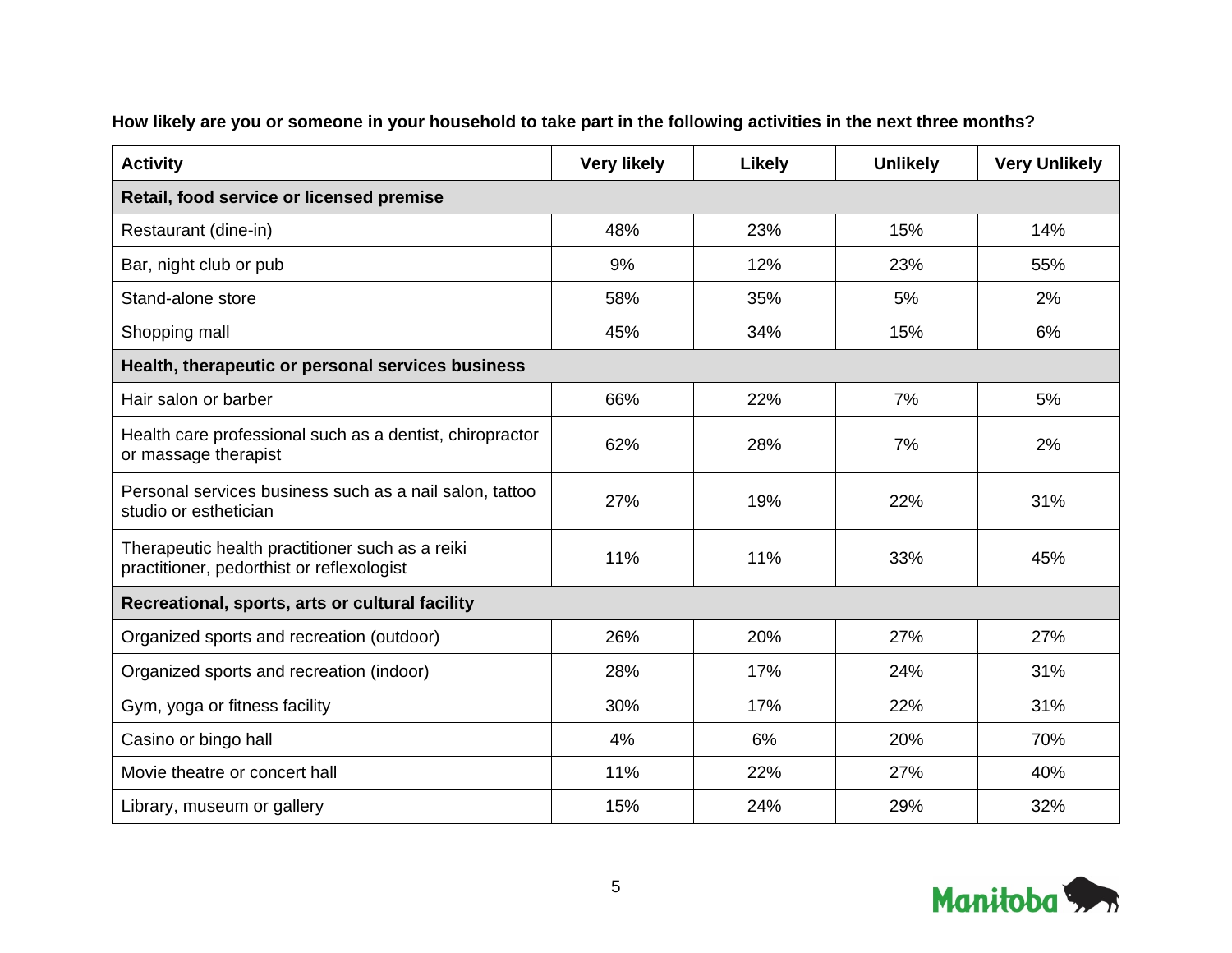| <b>Activity</b>                                      | <b>Very likely</b> | Likely | <b>Unlikely</b> | <b>Very Unlikely</b> |  |
|------------------------------------------------------|--------------------|--------|-----------------|----------------------|--|
| Religious service, cultural gathering or wedding     |                    |        |                 |                      |  |
| Religious service                                    | 29%                | 9%     | 17%             | 46%                  |  |
| Cultural gathering                                   | 11%                | 10%    | 26%             | 53%                  |  |
| Wedding                                              | 14%                | 14%    | 29%             | 43%                  |  |
| <b>Travel</b>                                        |                    |        |                 |                      |  |
| Travel outside of Manitoba for non-essential reasons | 20%                | 16%    | 26%             | 39%                  |  |

# Proposed Changes to Public Health Orders

Our numbers are showing that the safe, modest reopening for Manitoba's economy we started two weeks ago has successfully kept our cases down.

Public health officials, following the feedback of Manitobans, have proposed the following changes to the public health orders for all of Manitoba:

- Opening food services including restaurants and lounges.
- Expanding personal services, including nail salons and tattoo parlours, with capacity limits.
- Allowing gyms to reopen for one-on-one individual training sessions.
- Allow places of worship to reopen with capacity limits.
- Opening libraries with capacity limits.
- Allowing organized outdoor sports to resume for games or practices.
- Allowing the film industry to resume work, with safety protocols in place.
- Opening public washrooms at parks and outdoor recreation facilities.
- Increasing public gathering limits for weddings.

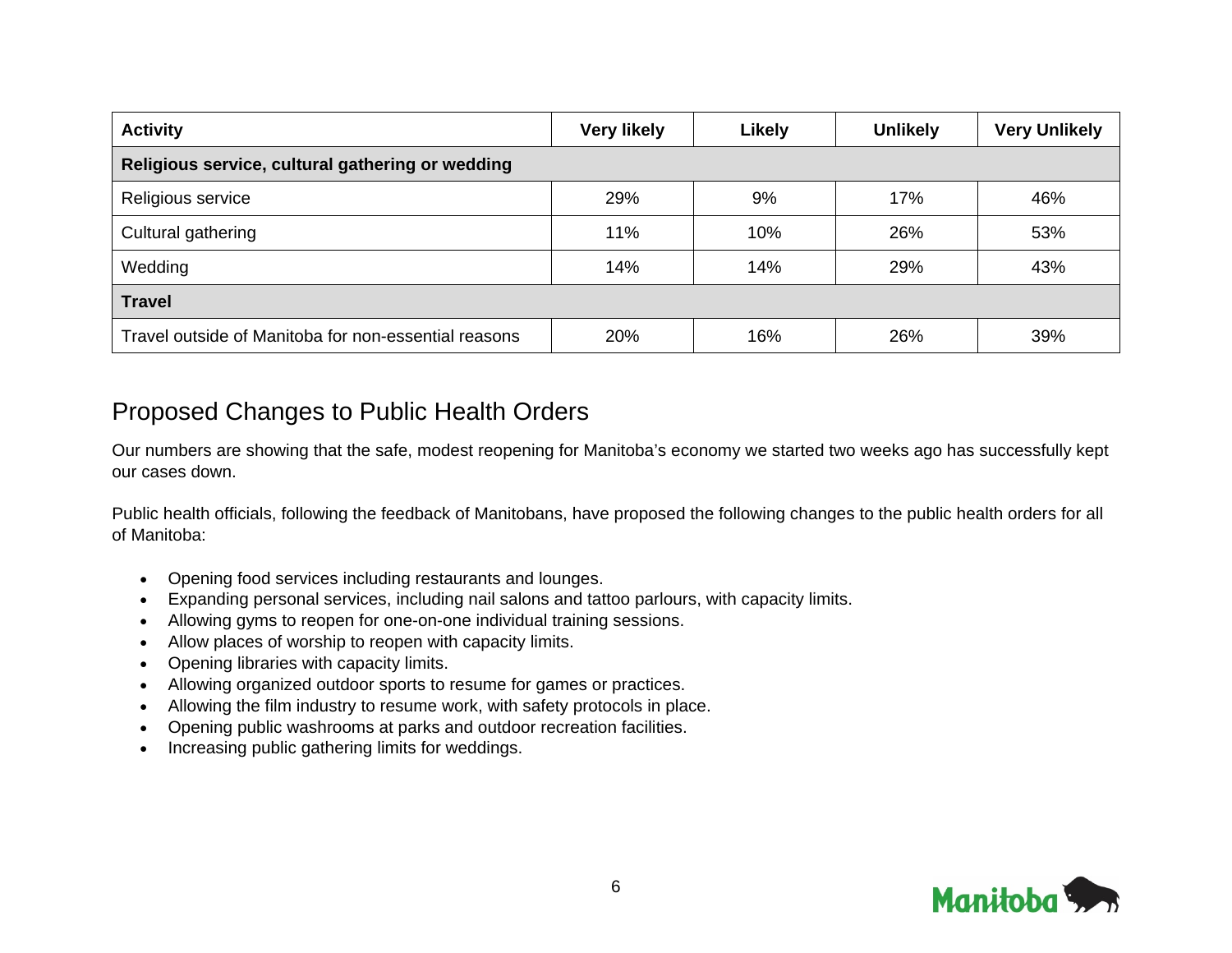#### Food Services

The proposed change would allow food services, including restaurants and lounges, to reopen at 25 per cent capacity with closure time of 10 p.m., limited to patron groups of household members.

#### Personal Services

The proposed change would allow personal services businesses, including nail salons and tattoo parlours, to reopen at 25 per cent capacity with adequate physical distancing, enhanced personal protective equipment measures and requirements to collect information for contact tracing purposes.

#### Gyms and Fitness Facilities

The proposed change would allow gyms to reopen at 25 per cent capacity for one-on-one and individual training sessions with adequate physical distancing, with no group classes.

#### Places of Worship

The proposed change would allow churches, mosques, synagogues, temples and other places of worship to reopen at 10 per cent capacity or 50 people, whichever is lower, limited to patron groups of household members.

#### Libraries

The proposed change would allow libraries to reopen at a maximum of 25 per cent capacity, limited to patron groups of household members.

# Organized Outdoor Sports

The proposed change would allow organized outdoor sports to resume for games or practices (no tournaments).

# Film Industry

The proposed change would allow the film industry to resume work, with safety protocols in place.

# Public Washroom Facilities

The proposed change would allow public washrooms at parks and outdoor recreation facilities to open with 25 per cent capacity and enhanced signage.

# **Weddings**

The proposed change would see an increase in capacity for weddings to up to 10 people in addition to the officiant.

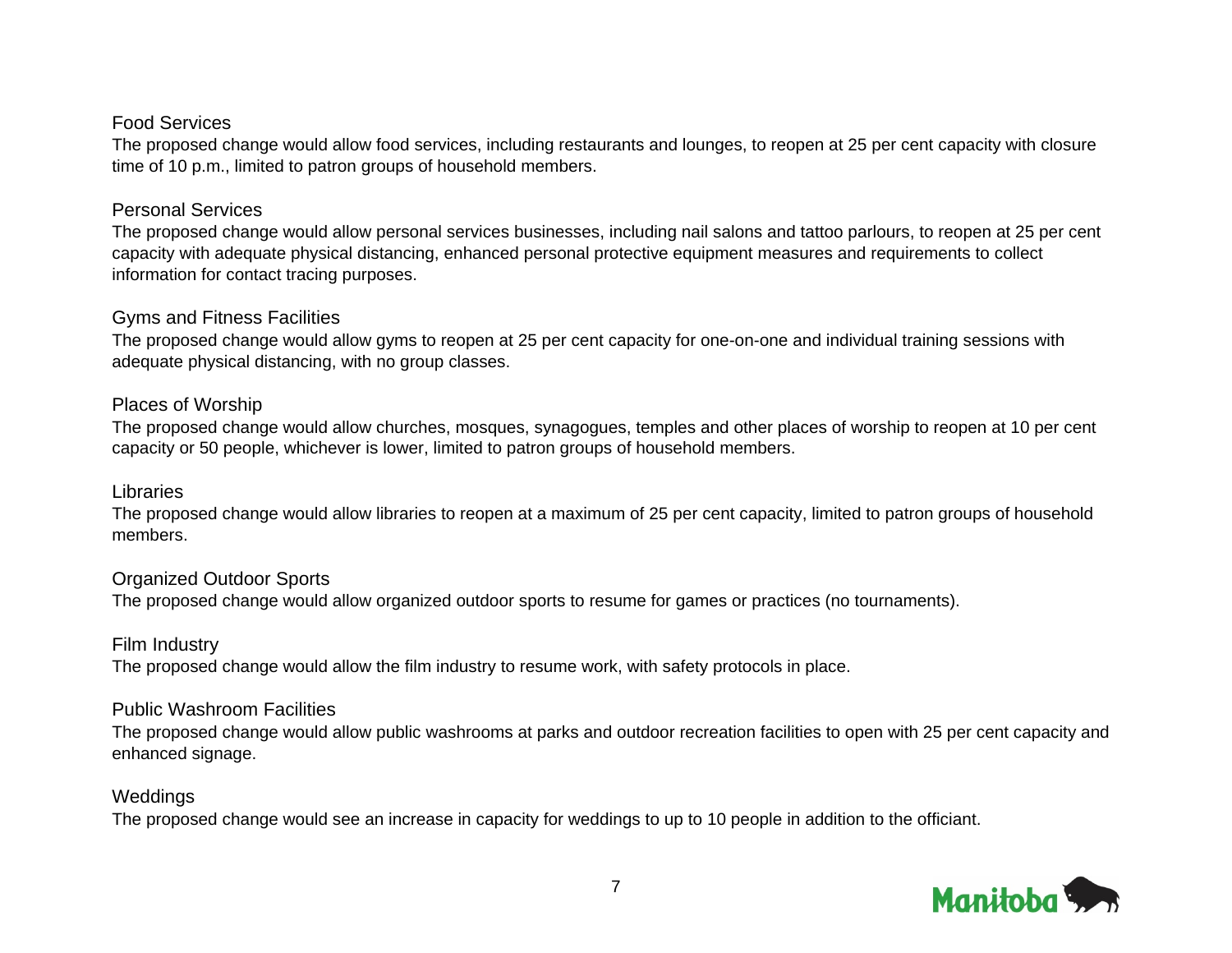**Do you agree or disagree that the proposed changes to the public health orders are an appropriate next step in a gradual reopening?**

| <b>Proposed Change</b>                                                                           | <b>Agree with</b><br>proposed<br>change | This proposal<br>moves too<br>quickly | This proposal<br>does not<br>reduce<br><b>restrictions</b><br>fast enough | <b>Unsure</b> |
|--------------------------------------------------------------------------------------------------|-----------------------------------------|---------------------------------------|---------------------------------------------------------------------------|---------------|
| Opening food services including restaurants and<br>lounges.                                      | 55%                                     | 21%                                   | 21%                                                                       | 4%            |
| Expanding personal services, including nail salons and<br>tattoo parlours, with capacity limits. | 68%                                     | 12%                                   | 16%                                                                       | 4%            |
| Allowing gyms to reopen for one-on-one individual<br>training sessions.                          | 53%                                     | 19%                                   | 22%                                                                       | 6%            |
| Allow places of worship to reopen with capacity limits.                                          | 41%                                     | 28%                                   | 21%                                                                       | 10%           |
| Opening libraries with capacity limits.                                                          | 68%                                     | 10%                                   | 14%                                                                       | 7%            |
| Allowing organized outdoor sports to resume for games<br>or practices.                           | 57%                                     | 17%                                   | 19%                                                                       | 7%            |
| Allowing the film industry to resume work, with safety<br>protocols in place.                    | 59%                                     | 14%                                   | 11%                                                                       | 16%           |
| Opening public washrooms at parks and outdoor<br>recreation facilities.                          | 64%                                     | 12%                                   | 15%                                                                       | 8%            |
| Increasing public gathering limits for weddings.                                                 | 56%                                     | 14%                                   | 23%                                                                       | 7%            |